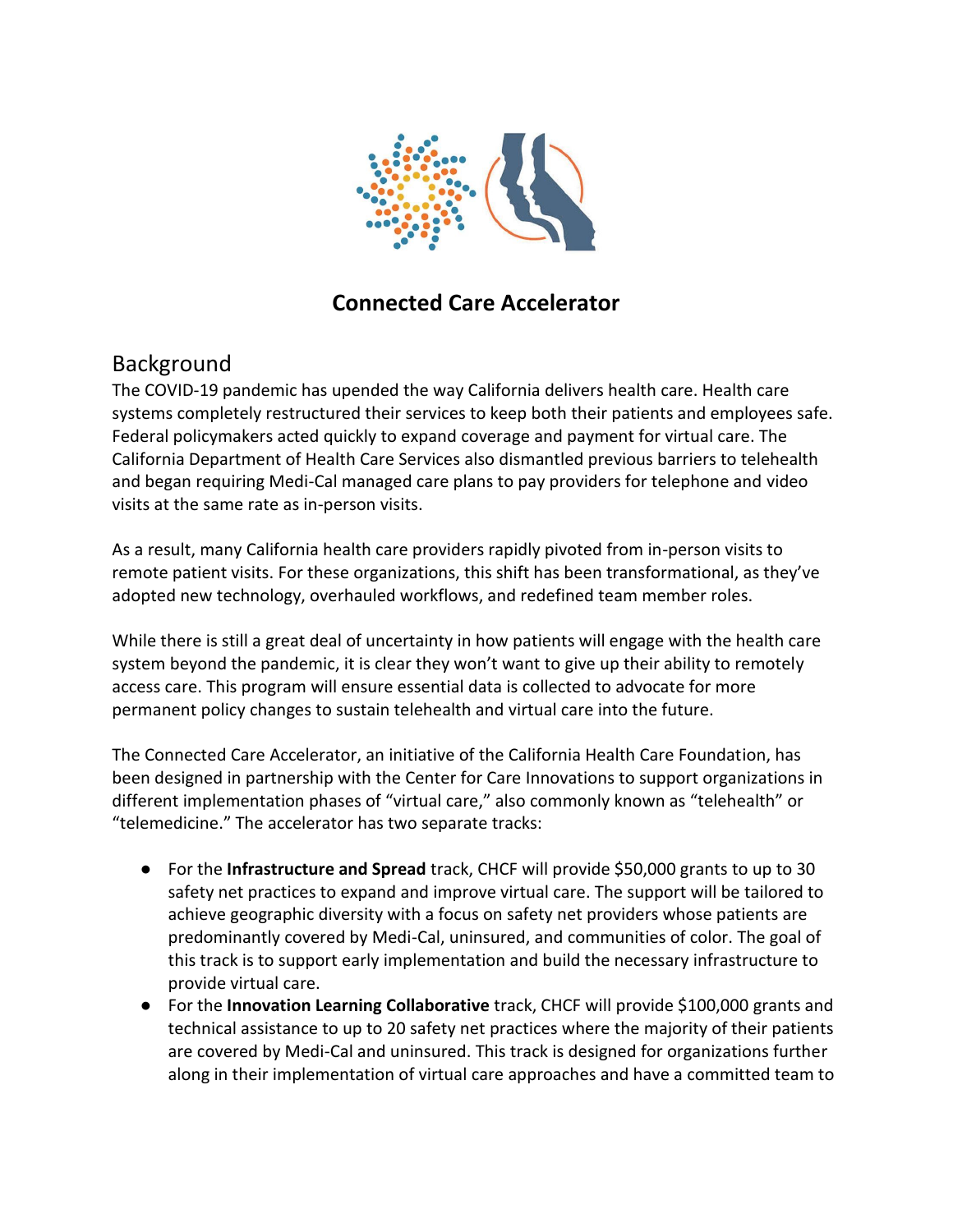test, learn, and share best practices.

## **ABOUT THE INFRASTRUCTURE AND SPREAD TRACK**

Made possible by the California Health Care Foundation.

## Infrastructure and Spread Track Structure & Core Content

The Infrastructure and Spread track is available to up to 30 health care safety net practices. This track will provide funding to organizations interested in building their infrastructure for telehealth. Selected organizations will have the option to learn about best practices through CCI open webinars, the [CCI Academy,](https://academy.careinnovations.org/) and online tools and resources.

Each organization selected for the Infrastructure and Spread track should expect to make the following commitments over this 12-month program:

- Identify a team lead that will be responsible for managing the virtual care efforts at their organization.
- Collecting and submitting quarterly on a standardized set of measures, as well as contributing to sharing stories about the impact of the work.
- Participate in qualitative interviews with the evaluation team, as needed.

Selected organizations have the option to participate in additional CCI webinars and peersharing conversations to advance implementation of virtual care.

## APPLICATION

## Who's Eligible?

We're looking for safety net health care organizations that provide comprehensive primary care services primarily to a substantial percentage of Medi-Cal and uninsured patients. Our goal is to select organizations from across California with the goal of achieving geographic diversity and reaching communities most vulnerable to COVID-19 and may benefit from additional support.

Eligible organizations include:

- Federally qualified health centers (FQHC) and FQHC look-alikes
- Community clinics, rural health clinics, and free clinics
- Ambulatory care clinics owned and operated by public hospitals
- Indian Health Service clinics
- Independent provider care practices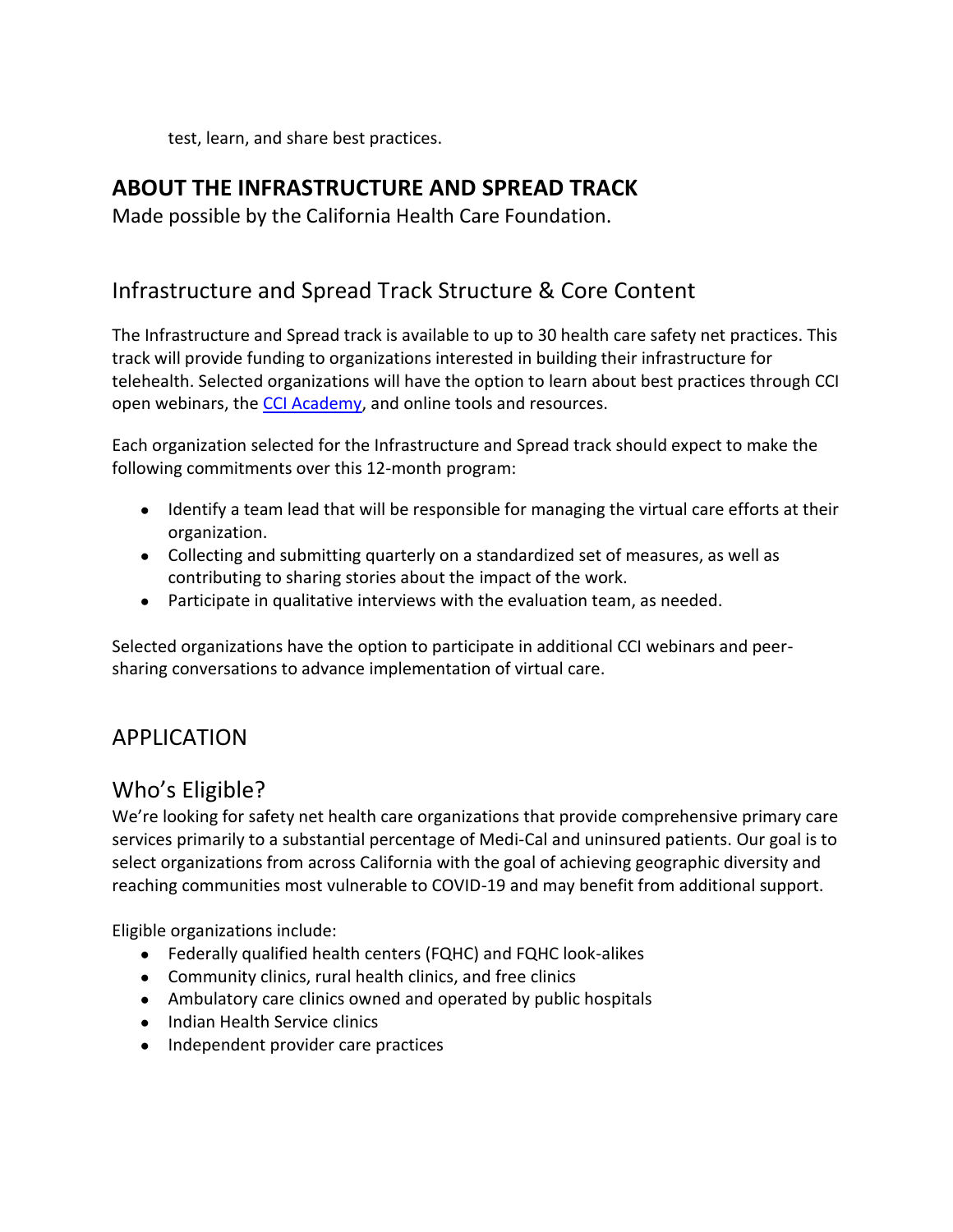Eligible organizations must meet the following criteria:

- Providers actively use an EMR system.
- The organization serves at least 8,000 unduplicated patients.
- To achieve the program's goal of reaching Medi-Cal and uninsured patients, with a particular emphasis on serving non-white patients known to be more affected by the COVID-19 epidemic, eligible organizations can meet any one of the follow three criteria:
	- o Patient population is at least 70 percent Medi-Cal and/or uninsured
	- $\circ$  Patient population is at least 40 percent Medi-Cal and/or uninsured, as well as 20 percent Black
	- $\circ$  Patient population is at least 40 percent Medi-Cal and/or uninsured, as well as 70 percent non-white

If your organization does not meet the above criteria but serves a traditionally hard-to-reach or marginalized community, you may still apply as an exception. Please review the narrative questions for more details.

Given the program goal of equitably expanding statewide access to virtual care delivery, organizations that have already received telehealth grant funding from HealthNet in the last four months are not eligible to apply.

Statewide associations and regional clinic consortia are also not eligible to apply.

## What Makes a Strong Applicant?

- 1. **High Proportion of Medi-Cal or Uninsured Patients:** Successful applicants will meet the eligibility requirements; preference will be given to organizations that serve an even higher proportion that the minimums described above.
- 2. **Organization Serves a Unique Population or Need in Their Community:** Preference will be given to organizations that provide needed care for a greater share of patients of color in their community and/or non-English speaking groups.
- 3. **Data and IT Systems in Place:** Successful applicants will have basic data and IT systems in place with the ability to track patient-level data. Data reporting for this program will build upon existing standard data collection reports.

#### Our Expectations

This track is intended to be flexible to the needs of participants, so we encourage each organization to leverage the offerings by committing to the following: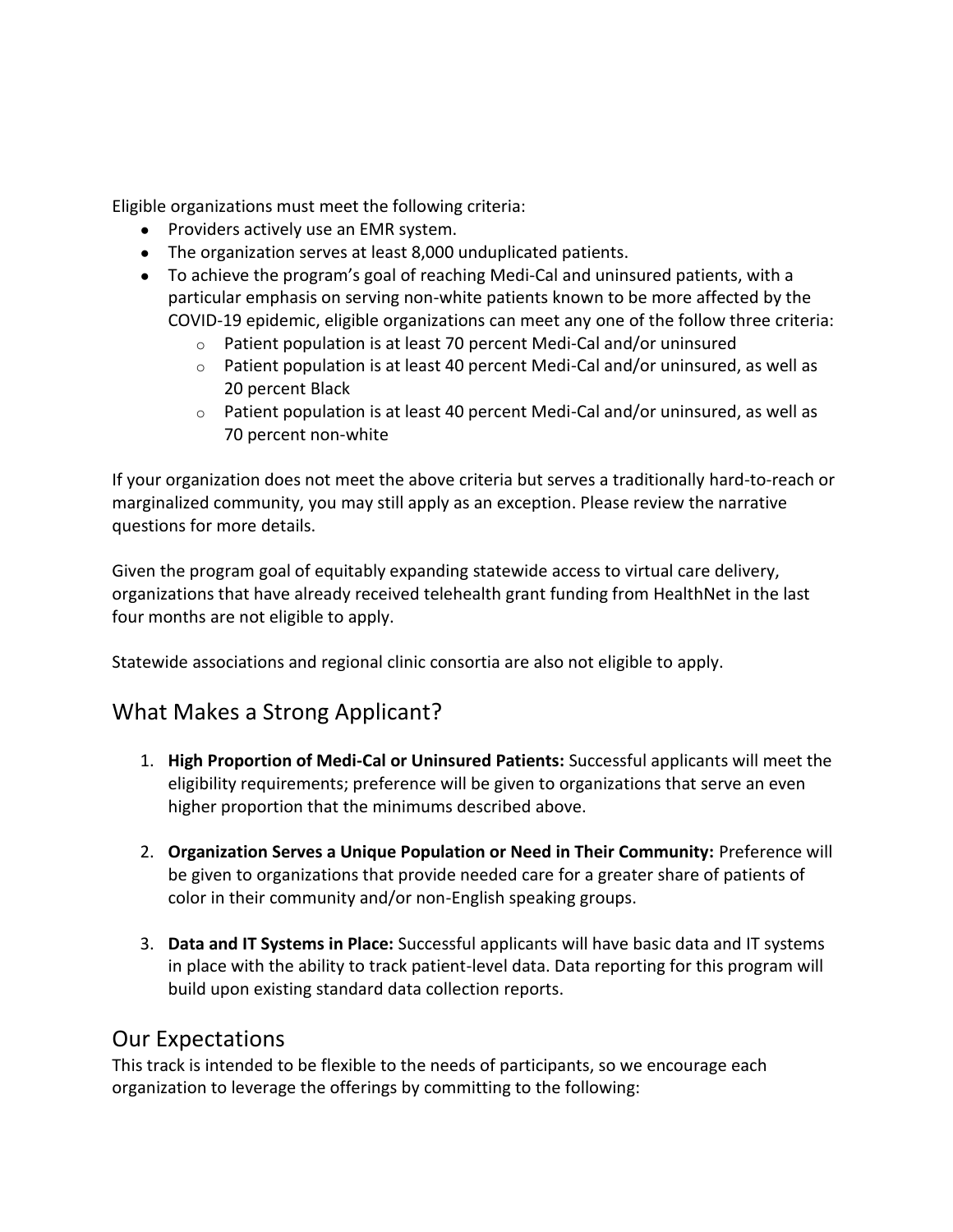1. **Data Reporting and Evaluation Activities:** Teams are expected to work closely with an external evaluator to collect and submit data at the beginning, mid-point and end of the program on a standardized set of measures, as well as progress reports to share stories about the impact of the work. This program will ensure essential data is collected to advocate for more permanent policy changes to sustain telehealth into the future.

(See **Appendix A** for a current draft description of the measures.) The finalized definitions of program measures, including detailed specifications, will be shared during the accelerator's kickoff webinar. The evaluation team will work with individual organizations about how best to pull and report data.

- 2. **Patient and Community Involvement:** Successful organizations will involve patients' and community members' perspectives and experiences in plans to implement virtual care services, taking into account disparities in virtual care access across certain patient populations.
- 3. **Participation in Program Activities:** Organizations are encouraged to participate in ongoing webinars and discussions in the CCI Academy. These resources are not required for selected participants. Organizations may be asked to share lessons learned by presenting examples of their project successes and challenges with the larger program.

## How to Apply

#### **STEP 1: WATCH THE INFORMATIONAL WEBINAR (OPTIONAL)**

[Register for our Informational Webinar](https://us02web.zoom.us/meeting/register/tZckcu2srT0iHtSfJTskLSPpUXBEfykAoaJp) on Tuesday, June 9th at 1pm to hear a more detailed description of the program and listen to some questions and answers.

#### **STEP 2: APPLY ONLINE**

Your proposal and budget [must be submitted online](https://www.tfaforms.com/4829106) by Friday, June 19, 2020 by 5pm.

Applications should include the following:

- 1. [Application Submission Form](https://www.tfaforms.com/4829106)
- 2. Application Narrative: Includes responses to the five questions listed below.
- 3. [Budget Template](https://www.careinnovations.org/wp-content/uploads/Connected-Care-Accelerator_Budget-Template.xlsx)
- 4. Tax Status Documentation

## Application Narrative Questions

Please limit your entire response to a maximum of three pages, using at least 11-point font and 1-inch margins.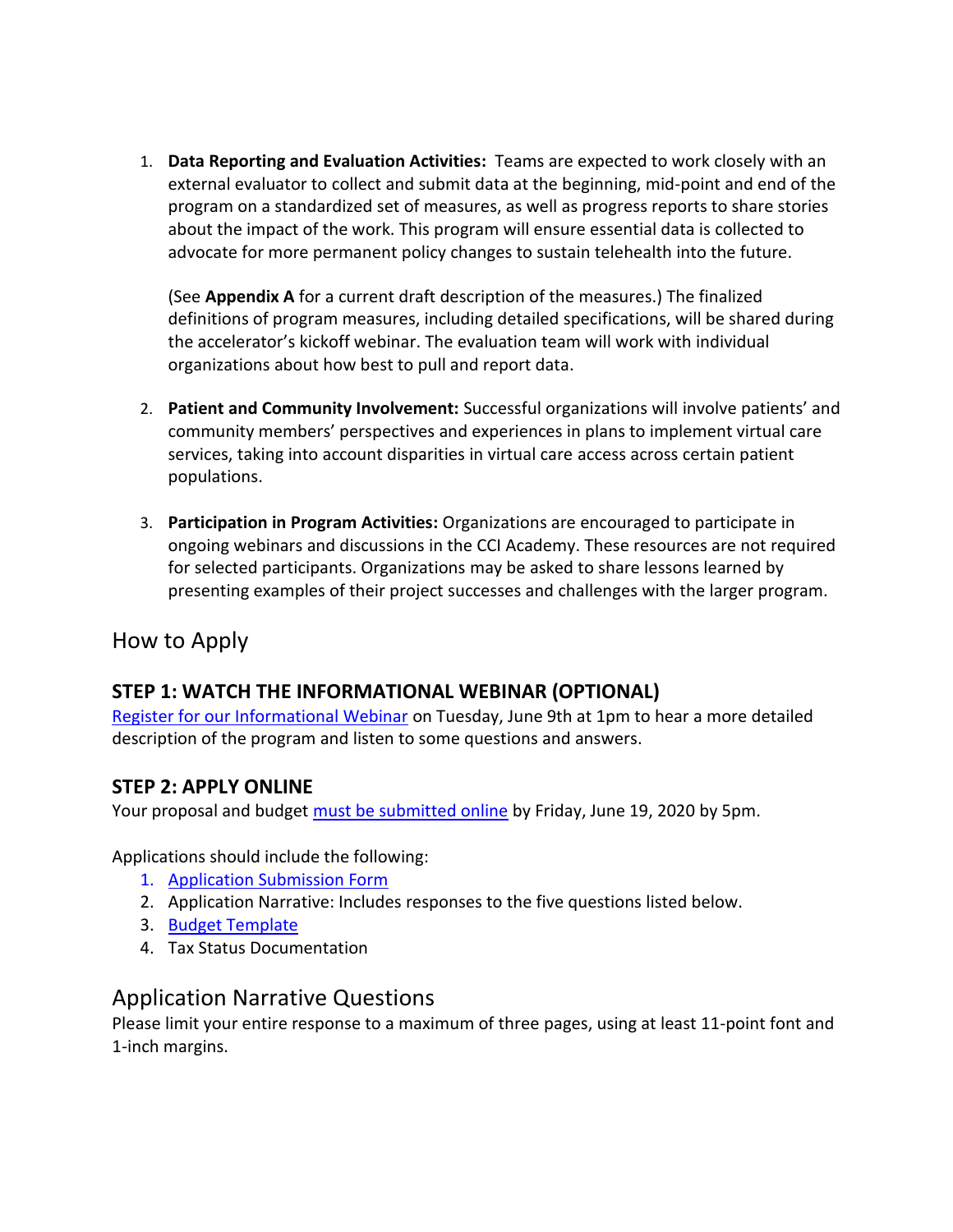- 1. **Overall Goals:** Why is your organization interested in participating in this program? How do you intend to use the grant funds?
- 2. **Virtual Care Delivery Experience:** What virtual care delivery tools have you started using since the beginning of the COVID-19 pandemic (i.e., phone visits, video visits, patient portal, text messaging, etc.)?
- 3. **Participation:** Who in your organization is leading your telehealth infrastructure efforts? What is their role and how do you intend to spread learnings and practices within your organization?
- 4. **Data Reporting Capabilities:** Please describe your current ability to collect and report on patient-level data regarding visit modality (i.e., in-person, phone, video). Please describe how you would collect data quarterly by visit type and if you could report this data by race/ethnicity?
- 5. **For organizations that do not meet all of the outlined criteria and serve traditionally hard-to-reach or marginalized communities (250 words or less):** Please describe the community your organization uniquely serves and how they and your organization is being affected by COVID-19. Include details about which criteria your organization does not meet and why (e.g., this practice has two full-time providers that serve 6,000 patients total). We will only select participants from this group if we are unable to achieve our health equity goals from applicants who meet the full criteria.

## Key Dates:

| June 1, 2020           | <b>Request for Applications Opens</b>       |
|------------------------|---------------------------------------------|
| June 9, 2020           | <b>Informational Webinar</b>                |
| June 1 - 19, 2020      | <b>Application Period</b>                   |
| June 19, 2020          | Application Due, 5pm PST                    |
| <b>July 15, 2020</b>   | <b>Accelerator Acceptances</b><br>Announced |
| <b>August 13, 2020</b> | <b>Accelerator Kickoff Webinar</b>          |

Next Steps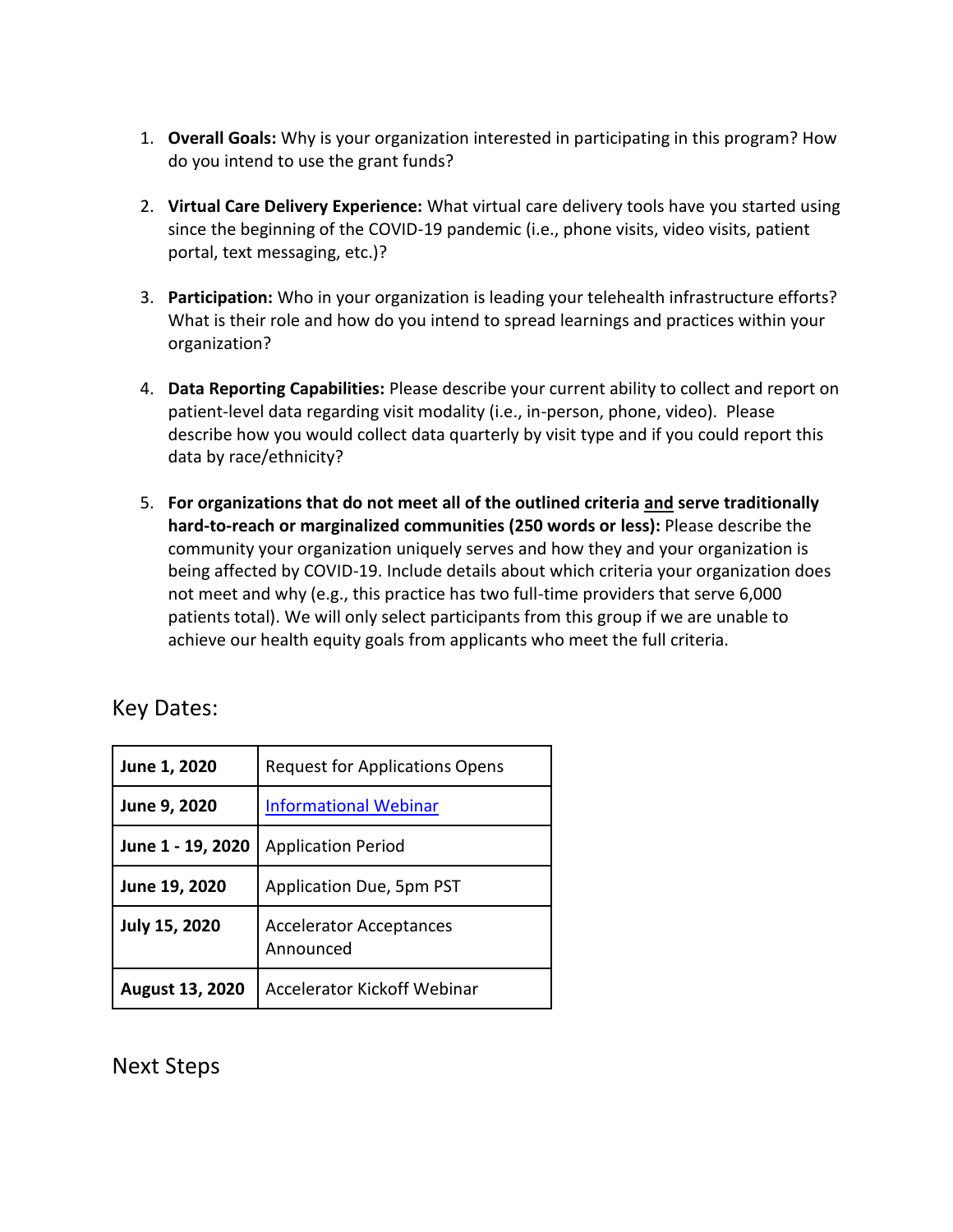CCI and CHCF will review applications. Our intent is to select a group of up to 30 safety net health care organizations interested in building their infrastructure for telehealth and virtual care. The cohort will be announced via email by **Wednesday, July 15, 2020.**

# **ABOUT THE INNOVATION LEARNING COLLABORATIVE**

Made possible by the California Health Care Foundation, with additional funding from the Blue Shield of California Foundation.

## Background

As health care providers shift from addressing coronavirus-related emergency care to the whole spectrum of patients' needs, there are a number of opportunities to innovate and learn together. Health care providers caring for the most vulnerable populations in our communities need to design a sustainable infrastructure and approach to safely care for all patients using telehealth and digital tools.

Patients accessing primary care and behavioral health services in safety net systems may experience additional digital barriers and challenges to accessing care. Population health approaches, team structures, and internal operations must to be adapted to ensure that patients served by safety net health systems aren't left behind; additional support is needed to ensure disparities aren't exacerbated by limited literacy skills, the availability of internetenabled devices, limited broadband, and lack of support for patients to fully engage in their health care.

There is no clear playbook and a limited evidence base for how to make these fundamental changes in safety net health care systems. However, with any new challenge, we believe the answers will emerge from our community of providers who are willing to innovate, test, and learn from each other.

# Innovation Learning Collaborative Structure & Core Content

The goal of the Innovation Learning Collaborative is to provide a testing ground and support for organizations to rapidly design, test, and share solutions to effectively care for patients using virtual care strategies. The lessons and best practices developed by participants will lay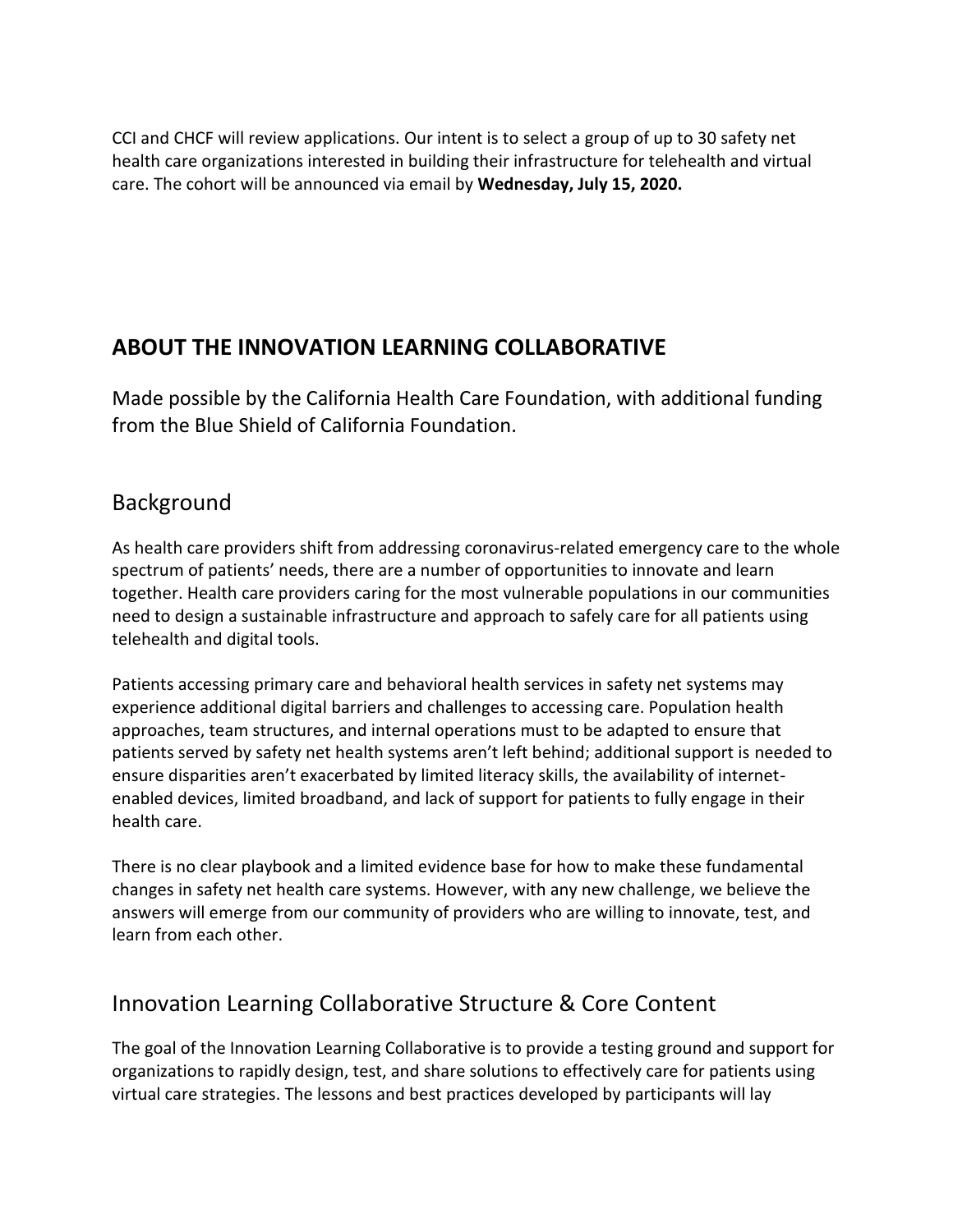important groundwork for strengthening telehealth throughout California's health care safety net. Over the course of this 12-month learning collaborative, participants will join one of three learning cohorts, each aimed at strengthening and sustainably integrating virtual care into the standard of care.

The objectives of the learning collaborative are to:

- Identify the biggest challenges and opportunities to strengthen population health management, build virtual care teams, and engage patients who face digital barriers to care.
- Identify and test virtual care delivery changes to better understand the infrastructure, data, staff, and skills necessary to support these changes.
- Uncover and document the best practices to effectively manage patient populations remotely.
- Share best practices and bring successful changes to scale.

We will select up to 20 health care safety net organizations in California to participate in a virtual innovation learning collaborative. We will provide an array of support and technical assistance including:

- Virtual peer learning convenings,
- Monthly webinars featuring experts in the field,
- Monthly virtual "office hours" with experts,
- Site visits to exemplar organizations, which are likely to be virtual, and
- Educational resources and tools.

An external evaluator will support the collection of data and stories to ensure we assess the overall impact of the learning collaborative and advocate for long-term policy changes to sustain virtual care.

Each organization selected for the Innovation Learning Collaborative should expect to make the following commitments:

- Identify a core project team that will be responsible for leading the testing, implementation, and learning for the organization. At minimum, this team should consist of at least four members including clinical, administrative, and operational leads. No more than six team members total.
- Ensure that the selected team will participate in all of the core activities (i.e., virtual meetings, testing and implementation of solutions, and evaluation activities).
- Actively participate in at least one of the three cohorts, described below.
- Commit to testing changes and sharing learnings with peers and the safety net community.
- Submit quarterly reports on metrics your organization will collect throughout the program.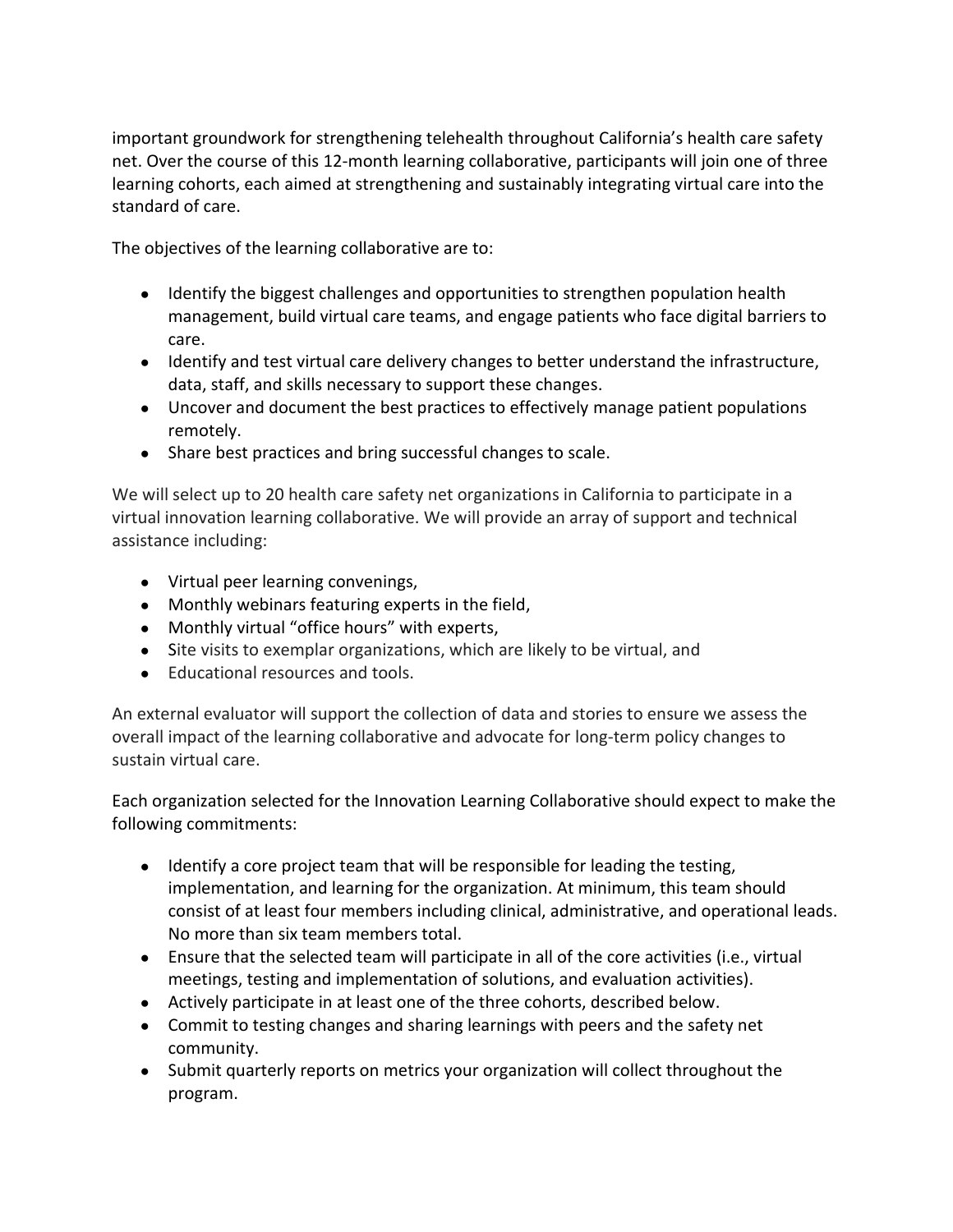- Participate in qualitative interviews with the evaluation team, as needed.
- Be willing to share your experiences and learning with others in the safety net.

Participating organizations will select at least one of the following cohorts. The descriptions below outline the type of issues the teams will tackle in these breakout groups. However, the specific activities and focus areas will be co-designed with accepted applicants.

#### **Cohort 1: Sustaining Virtual Care Teams**

Organizations participating in this cohort will uncover and rethink how virtual care teams:

- Deliver primary care services to vulnerable populations.
- Collaborate and effectively communicate with other members of their care team.
- Effectively and efficiently carry out workflows and protocols (e.g., huddle, chart prep, manage the patient experience, etc.)
- Support patients virtually to effectively use digital and virtual tools.
- Identify and define new roles for care team members.

#### **Cohort 2: Population Management**

Organizations participating in this cohort will uncover and rethink ways multidisciplinary care teams:

- Coordinate interventions for patients with chronic conditions (e.g., diabetes, cardiovascular disease, etc.)
- Proactively reach out to patients for preventive services.
- Approach planned care and in-reach.
- Stratify and tailor care to sub-populations (e.g., patients in need of prenatal care, behavioral health services, etc.)
- Leverage remote monitoring devices, as well as approaches to manage data and patient needs.
- Manage care for complex patients, including addressing social needs.

#### **Cohort 3: Engaging Patients with Digital Barriers**

Organizations participating in this cohort will focus on ways to engage patients in a virtual setting by creatively testing new ways to provide:

- Interpreter services and culturally responsive care for limited English proficient patients.
- Support to patients with limited technical abilities or experience.
- Outreach and connection to homeless patients.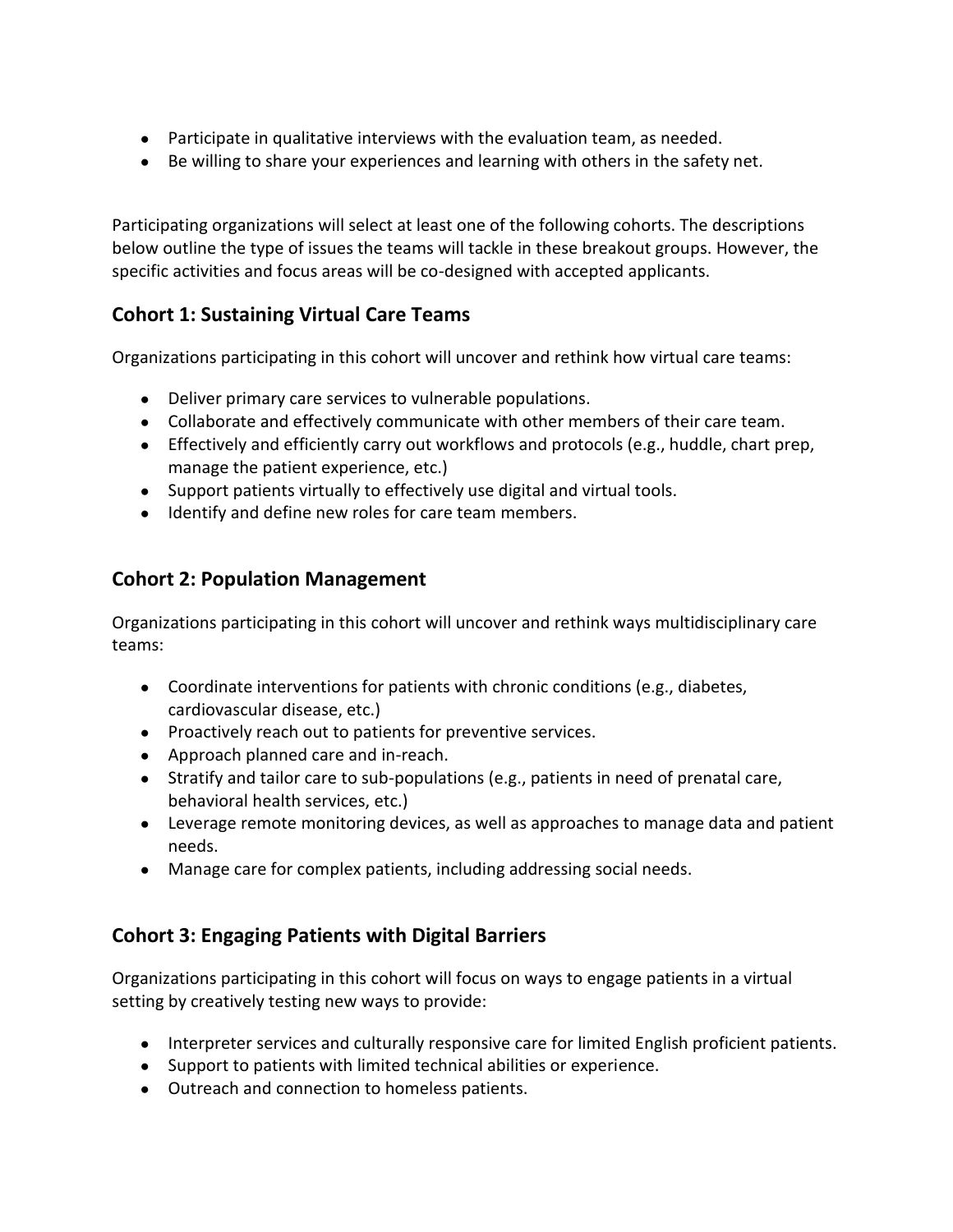- Connectivity to patient populations with limited access to technology, broadband and Wi-Fi.
- Services tailored to older adult populations that may experience additional technological challenges.

# APPLICATION

# Who's Eligible?

We're looking for health care safety net organizations that provide comprehensive primary care services primarily to at least 8,000 unduplicated patients. Medi-Cal and uninsured patients must make up **at least 50 percent** of the organizations' total patient population. We'll select organizations across the state with the goal of achieving geographic diversity and reaching communities most vulnerable to COVID-19.

Qualifying organizations include:

- Federally qualified health centers (FQHC) and FQHC look-alikes
- Community clinics, rural health clinics, and free clinics
- Ambulatory care clinics owned and operated by public hospitals
- Indian Health Service clinics
- Independent provider care practices

Statewide associations and regional clinic consortia are not eligible to apply.

## What Makes a Strong Applicant?

- 1. **Prior Experience and Desire to Expand Virtual Care Capabilities:** Successful applicants should currently provide telehealth via phone and video to patients at the time of applying. Organizations must possess a strong understanding of innovation and performance improvement methods, and they must be ready to measure and test changes throughout this learning collaborative. Grant funds should be used to enhance ability to provide virtual care.
- 2. **Clear Vision of How to Sustain the Efforts in This Program:** Successful applicants will demonstrate keen understanding of existing challenges and articulate how they intend to further spread or enhance virtual care capabilities within their organization beyond this grant funding opportunity.
- 3. **Data, IT, and QI Systems in Place:** Successful applicants will have data, IT, and QI systems in place with the ability to track patient-level data and make improvements to telehealth approaches based upon the data. Data reporting for this program will build upon existing standard data collection reports.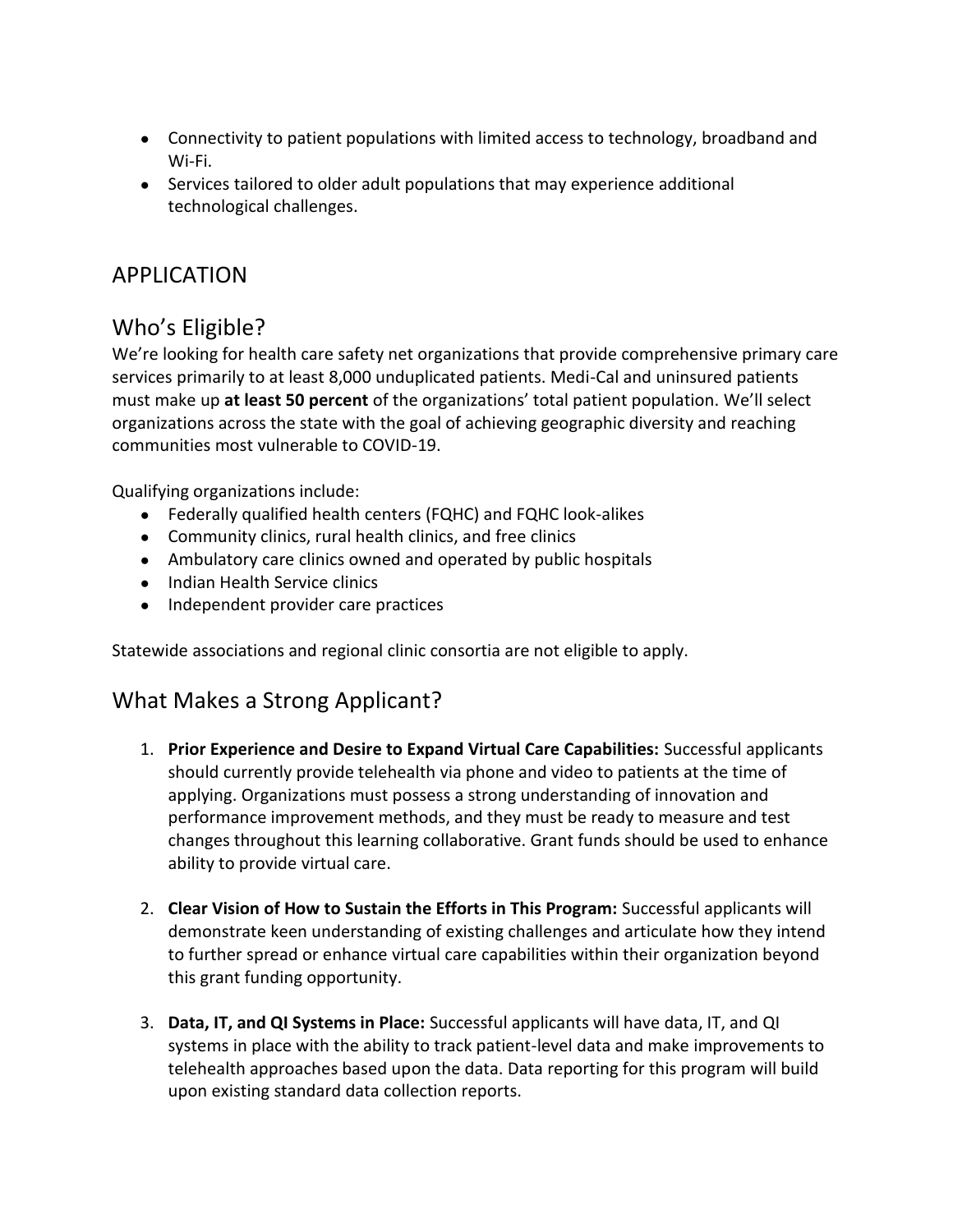# Our Expectations

This learning collaborative is intended to be flexible and responsive to the needs of participants, so we ask each organization to act as a partner in shaping the program by committing to the following:

- 1. **Leadership Buy-In:** Successful organizations will require leadership that is committed to testing and implementing innovative virtual care delivery approaches. It will also require leaders to understand the importance of using innovation and performance improvement to spread telehealth practices across the organization and willingness to leverage organizational resources to operationalize such changes. We expect strong leadership support from the Chief Medical Officer and Chief Operating Officer at a minimum, as demonstrated through the letter of leadership support.
- 2. **Patient and Community Involvement:** Successful organizations will involve patients' and community members' perspectives and experiences in their plans to implement telehealth services, taking into account disparities in telehealth access across certain patient populations.
- 3. **Continuity and a Dedicated Team:** At least four individuals (and no more than six) are required to commit to the core program team to promote continuity and participate in core activities (i.e., webinars and evaluation activities). The team should include:
	- At least one senior leader who can ensure protected time for team members to participate in learning collaborative activities, as well as lead change within their organizations. This individual should also have decision-making authority to move telehealth efforts forward;
	- A clinical champion that has a significant role in your organization's telehealth efforts;
	- At least one frontline staff or provider who can inform and lead the operational and clinical implementation within the organization; and
	- A data or IT staff that can help to manage data and metrics collection and reporting.
- 4. **Participation in Program Activities:** Team members are expected to fully participate in program activities including all virtual learning sessions, site visits, one in-person convening in 2021, and monthly calls with faculty and experts. Teams will be asked to complete defined pre-work assignments for virtual and in-person sessions and will be asked to work on multiple changes in the organization to advance team-based care, population health management, and/or engaging patients. Participants will also share lessons learned by presenting examples of their project successes and challenges.
- 5. **Data Reporting and Evaluation Activities:** Teams are expected to work closely with an external evaluator to collect and submit data at the beginning, mid-point and end of the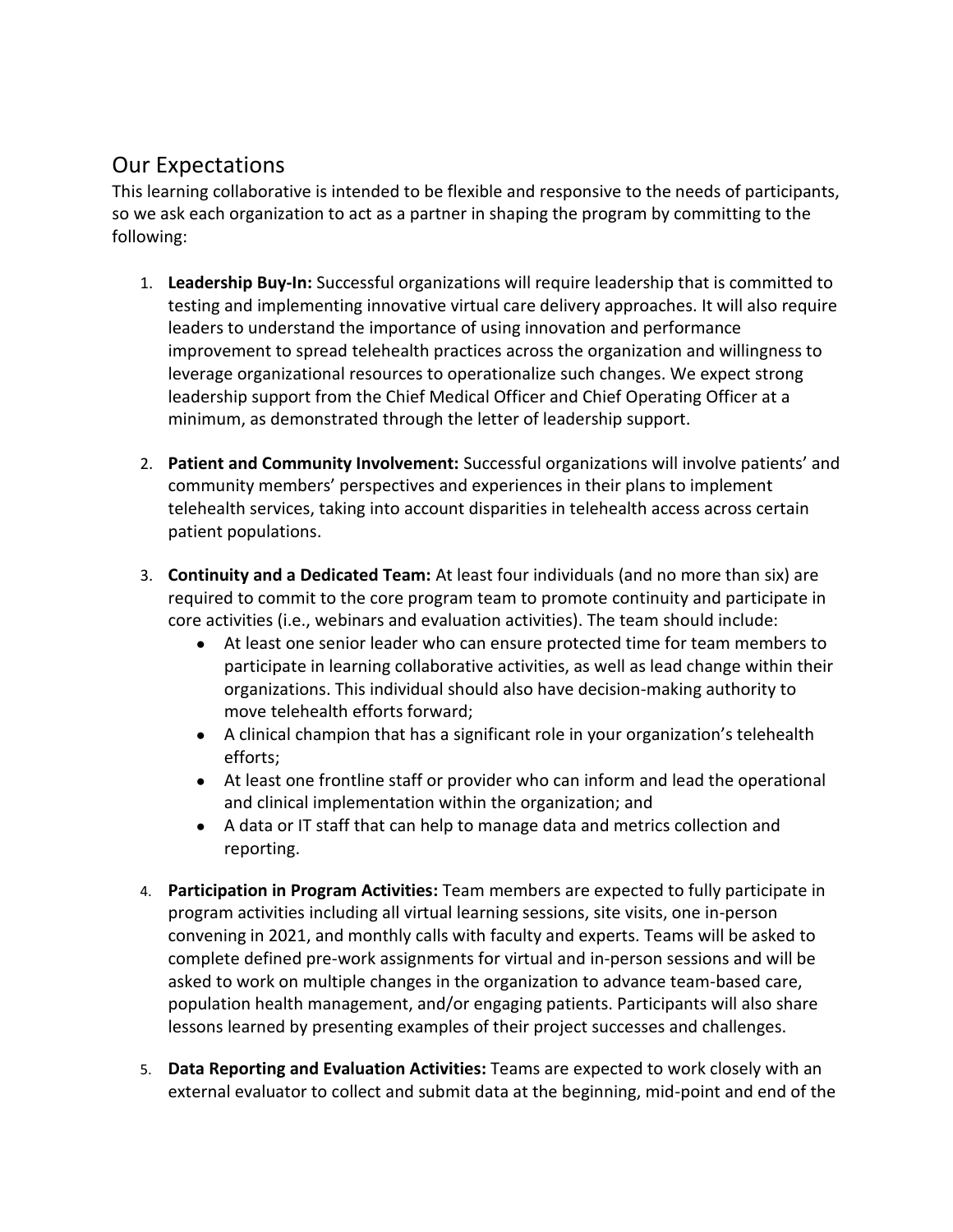program on a standardized set of measures, as well as progress reports to share stories about the impact of the work. This program will ensure essential data is collected to advocate for more permanent policy changes to sustain telehealth and virtual care into the future.

(See **Appendix A** for a current draft description of the measures.) The finalized definitions of program measures, including detailed specifications, will be shared during the program's kickoff webinar. The evaluation team will work with individual organizations about how best to pull and report data.

## How to Apply

#### **STEP 1: WATCH THE INFORMATIONAL WEBINAR (OPTIONAL)**

[Register for our Informational Webinar](https://us02web.zoom.us/meeting/register/tZckcu2srT0iHtSfJTskLSPpUXBEfykAoaJp) on Tuesday June 9 at 1pm to hear a more detailed description of the program and listen to some questions and answers.

#### **STEP 2: APPLY ONLINE**

Your proposal and budget [must be submitted online](https://www.tfaforms.com/4828893) by **Friday, June 19, 2020 by 5pm.**

Applications should include the following:

- **1.** [Application Submission Form](https://www.tfaforms.com/4828893)
- **2.** Application Narrative**:** Includes responses to the seven questions listed below.
- 3. [Budget Template](https://www.careinnovations.org/wp-content/uploads/Connected-Care-Accelerator_Budget-Template.xlsx)
- 4. Tax Status Documentation
- 5. Letter of Leadership Support: This letter should demonstrate organizational commitment to implement or expand upon virtual care capabilities and collect data as needed. This includes dedicated time for the core team to fully participate in program activities and implement changes at the clinical and organizational level. The letter should be submitted by either the Chief Medical Officer, Chief Operating Officer, or Chief Executive Officer.

## Application Narrative Questions

Please limit your entire response to a maximum of five pages, using at least 11-point font and 1 inch margins.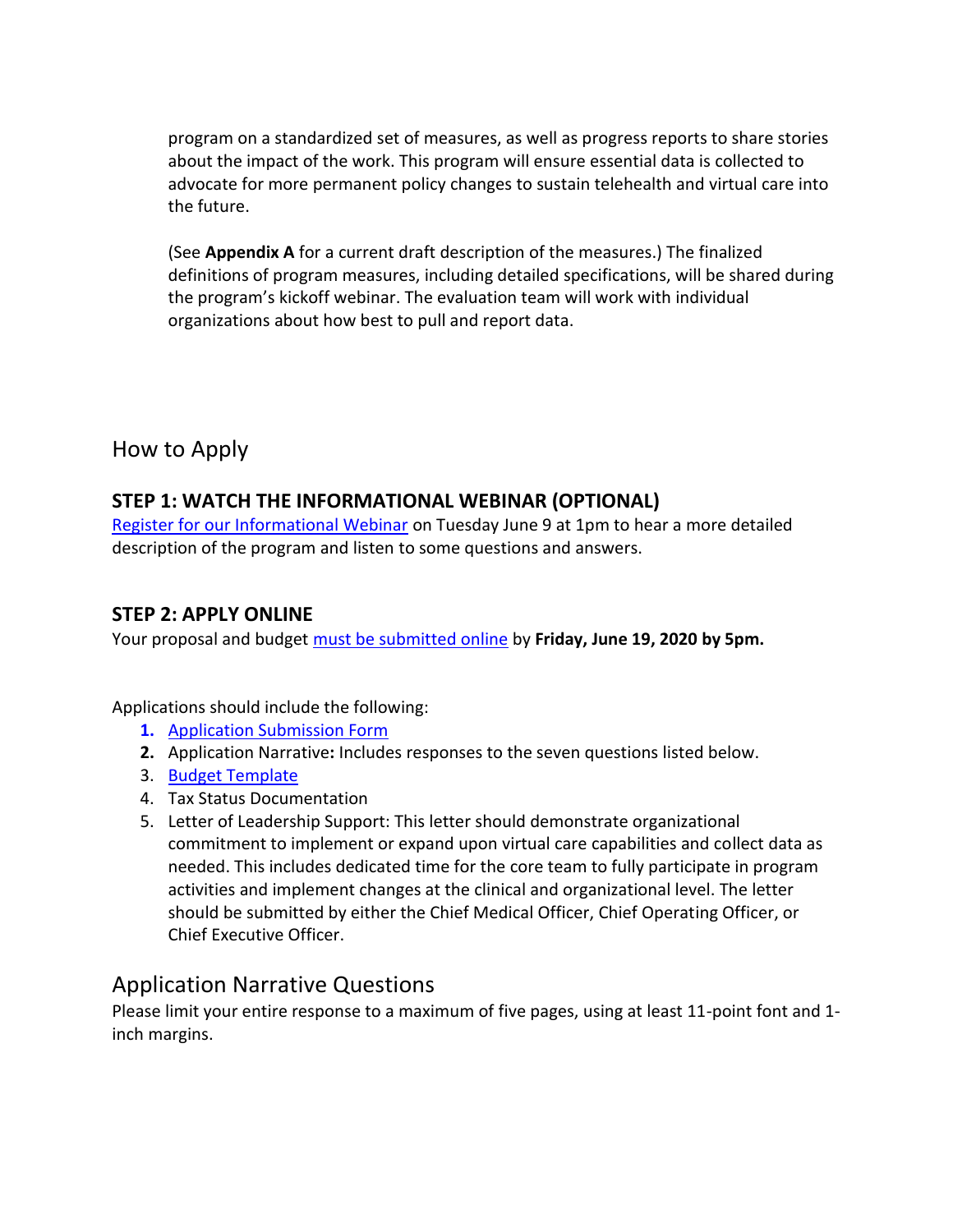- 1. **Overall Goals:** Why is your organization interested in participating in this learning collaborative? What do you want to learn through this collaborative?
- 2. **Cohort Preference:** Which of the three cohorts (sustaining virtual care teams, population management, engaging patients with digital barriers) is/are most relevant to your goals? Please describe why this is critical for your organization's success. What are the biggest challenges you hope to address?
- 3. **Virtual Care Experience:** Please describe your experience with virtual care including modalities of care, whether you are using other virtual tools (portals, texting, phone apps), and what you have learned about the challenges and opportunities for implementing telehealth and virtual care in your organization. If you have successful virtual shifts in care, please share an example.
- 4. **QI Experience:** Please describe a clinical or operational improvement project you implemented in your organization. What data (outcome measure, processes measures, qualitative measures) did you collect and how often? What is an example of one change you made based on what you learned from the tests and/or data?
- 5. **Data Reporting Capabilities:** Please describe your current ability to collect and report on patient-level data regarding visit modality (i.e., in-person, phone, video). Please describe what tools or instruments you utilize to collect patient and provider experience and whether you have included any questions about virtual care. Please describe how you would collect data quarterly by visit type and if you could report this data by race/ethnicity?
- 6. **Site Selection:** What site will you test virtual care practices and why did you select this particular site? What are key characteristics about that site (e.g., patient demographics, number of providers, and prior virtual care capabilities) that fit the program goals?
- **7. Budget Narrative:** Please describe how you would use the \$100,000 grant to advance your virtual care program. For example, will the funding be used to train staff, purchase equipment, or support patients?

Key Dates:

| June 1, 2020          | <b>Request for Applications Opens</b> |
|-----------------------|---------------------------------------|
| June 9, 2020 (1pm PT) | <b>Informational Webinar</b>          |
| June 1 - 19, 2020     | <b>Application Period</b>             |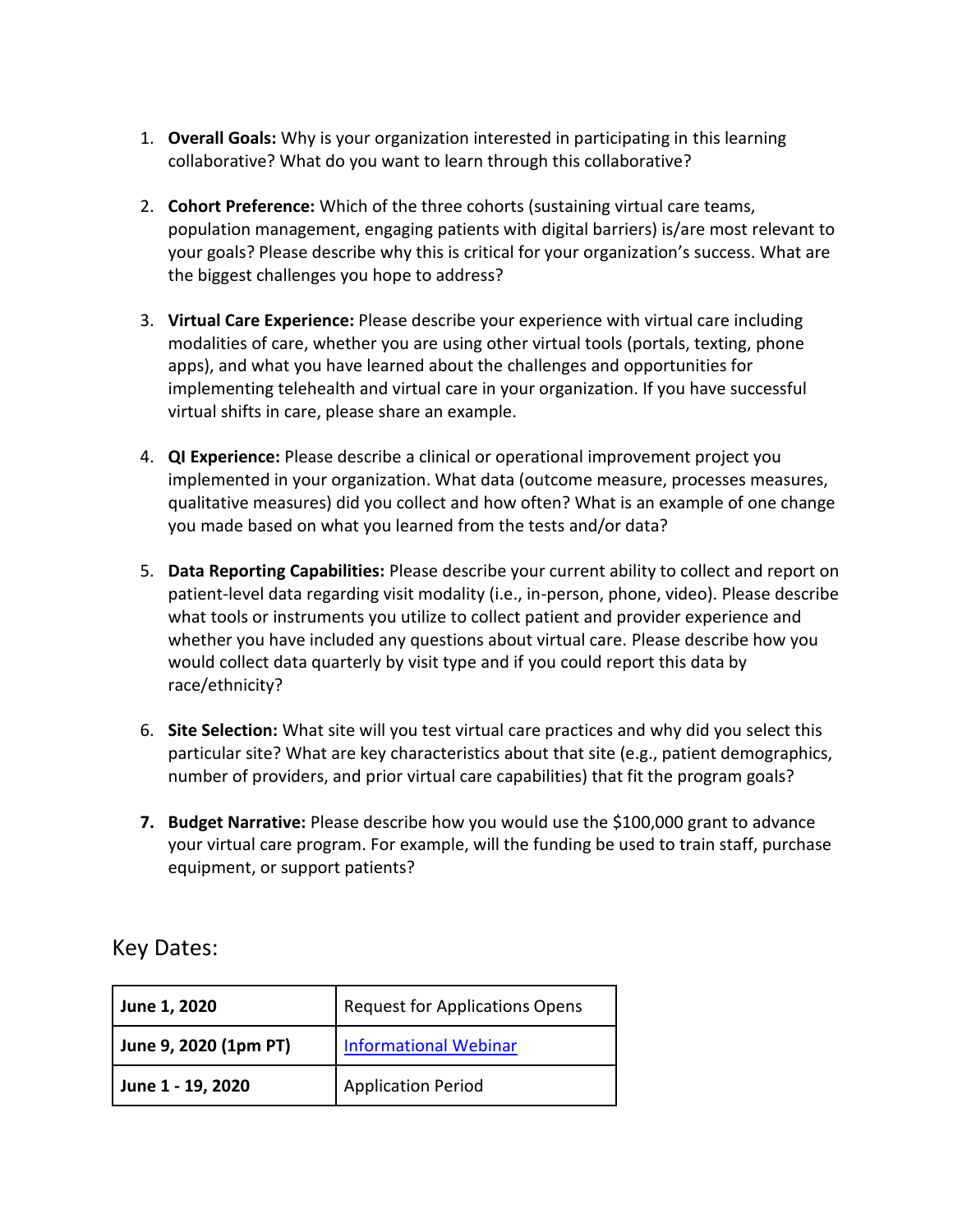| June 19, 2020          | Application Due, 5pm PST                    |
|------------------------|---------------------------------------------|
| <b>July 15, 2020</b>   | <b>Accelerator Acceptances</b><br>Announced |
| <b>August 13, 2020</b> | Program Accelerator Kickoff<br>Webinar      |

# Next Steps

CCI and CHCF will review applications. Our intent is to select an engaged group of up to 20 health care safety net organizations that are committed to testing new virtual care approaches and will leverage this support to advance their efforts. The acceptances will be announced via email by **Wednesday, July 15, 2020.**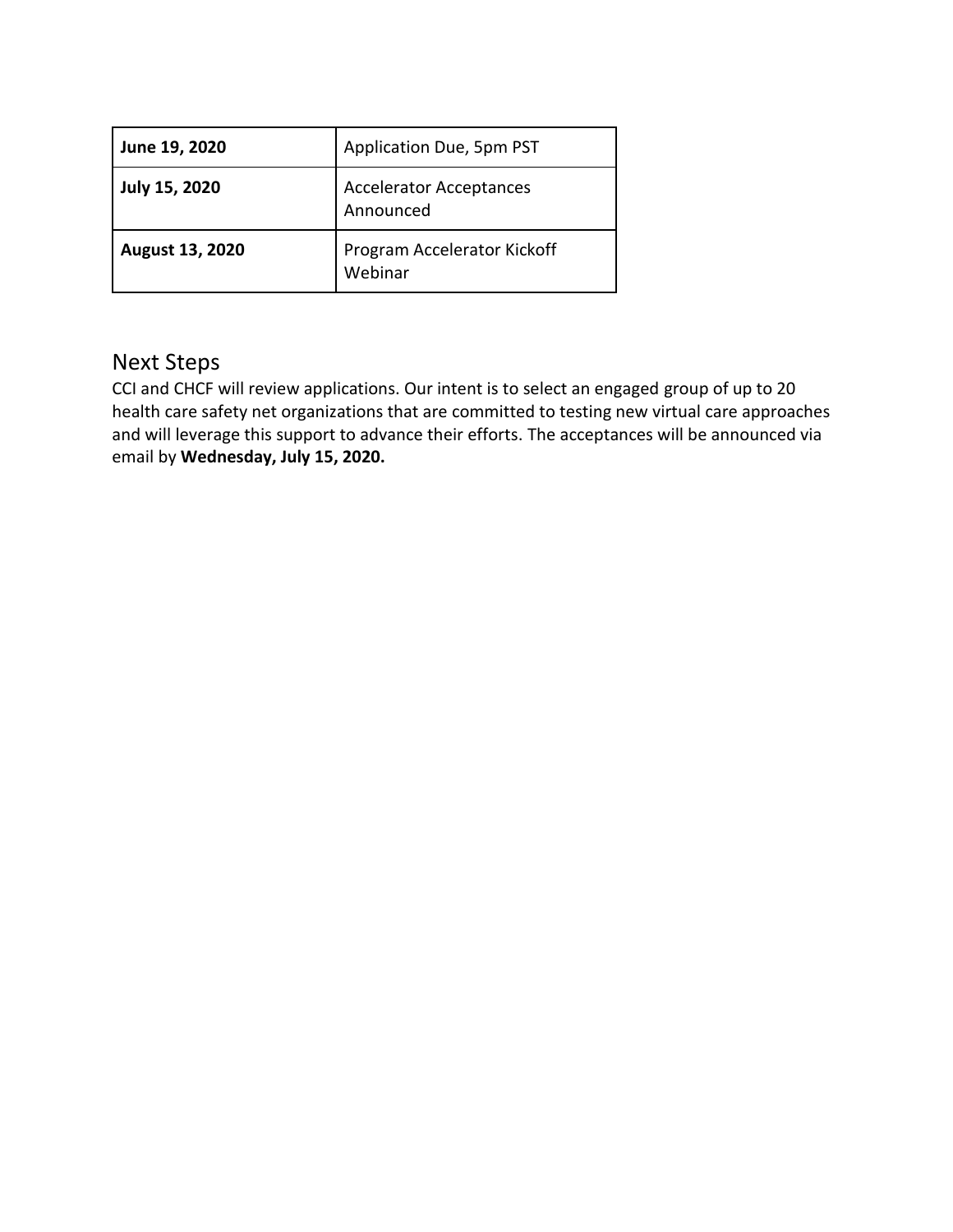# Appendix A: Connected Care Accelerator Measures

The purpose of the Connected Care measures is to support teams in understanding their progress in implementing telehealth over the course of the program, assess differences in utilization by payer type and race/ethnicity, and to understand how screening and response practices are advancing across the learning collaborative participants. This information will also be helpful in making a case to sustain these services into the future.

The Connected Care measurement approach will collect a mix of qualitative and quantitative data from all participating organizations. The measures described in the tables 1-2 below will be used across all participating organizations. Learning Collaborative participants will be required to report on measures in tables 2 and 3.

| <b>Table 1. Evaluation methods</b>   |                                                                                                                                                                                                                                                                                                      |  |
|--------------------------------------|------------------------------------------------------------------------------------------------------------------------------------------------------------------------------------------------------------------------------------------------------------------------------------------------------|--|
| Data type                            | <b>Description</b>                                                                                                                                                                                                                                                                                   |  |
| Clinical data reporting*             | Reporting from all participating organizations on key quantitative metrics<br>related to utilization of telehealth (see Table 2). Reporting would be required<br>three times during the initiative (a) Beginning which also includes pre-Covid<br>data, b) after 6 months, c) and at end of program. |  |
| Participant interviews               | Reflective interviews will be conducted to collect qualitative data on progress<br>and lessons related to telehealth implementation, facilitators and barriers,<br>care team experiences with providing virtual care. Interviews may include:                                                        |  |
|                                      | Interviews with key leaders at each participating organization at mid-<br>point and the end of the learning collaborative<br>Interviews with front line staff from a sample of organizations (e.g.,<br>$\bullet$<br>clinicians, other members of the care team)                                      |  |
| Provider/staff survey                | Survey will be conducted with a small sample of providers and staff to<br>assess provider/staff experience with delivering care virtually.                                                                                                                                                           |  |
| Learning collaborative<br>activities | ONLY for Learning Collaborative: Post-event surveys will be conducted to<br>understand satisfaction with the activity and how future offerings can be<br>improved.                                                                                                                                   |  |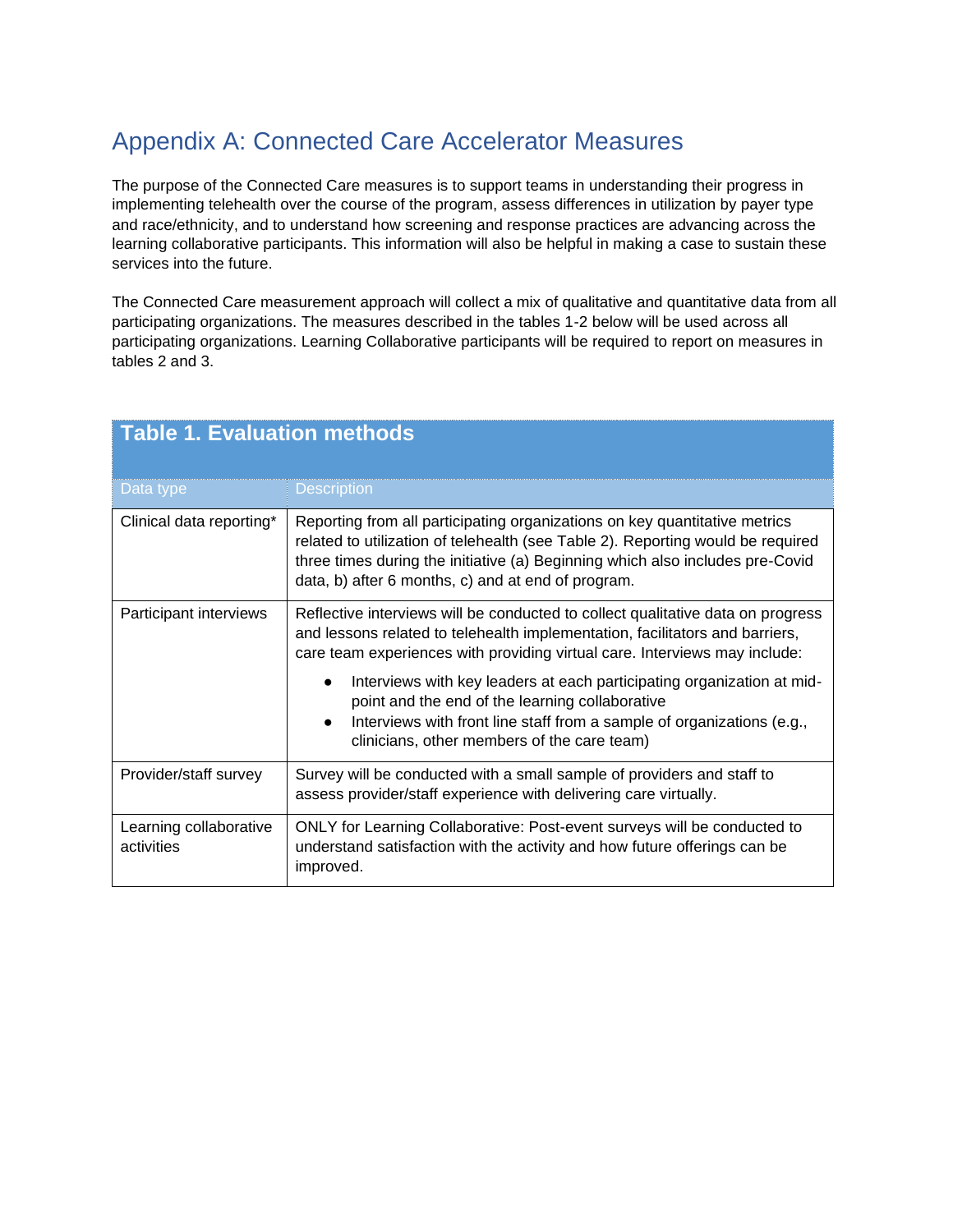|  | <b>Table 2: Clinical Data Reporting (both tracks)</b> |  |
|--|-------------------------------------------------------|--|
|  |                                                       |  |
|  |                                                       |  |

| <b>Measure</b><br>description                                                                         | Required numbers to report (3 times during initiative):<br>Report 1 (Pre-COVID and beginning of program);<br>Report 2 (after 6 months);<br>Report 3 (at end of program)                                                                                                                                                                                                                                                                                                                                                                   |
|-------------------------------------------------------------------------------------------------------|-------------------------------------------------------------------------------------------------------------------------------------------------------------------------------------------------------------------------------------------------------------------------------------------------------------------------------------------------------------------------------------------------------------------------------------------------------------------------------------------------------------------------------------------|
| Distribution of<br>primary care visits by<br>visit type                                               | Total number of primary care encounters since last report<br>$\bullet$<br>Number of face-to-face encounters in primary care<br>$\bullet$<br>Number of phone encounters in primary care<br>$\bullet$<br>Number of video encounters in primary care<br>$\bullet$                                                                                                                                                                                                                                                                            |
| Patients reached by<br>telehealth in primary<br>care                                                  | Total number of patients seen for primary care since last report<br>$\bullet$<br>Number of patients seen for primary care with at least one face-to-face<br>$\bullet$<br>encounter<br>Number of patients seen for primary care with at least one phone<br>$\bullet$<br>encounter<br>Number of patients seen for primary care with at least one video<br>$\bullet$<br>encounter                                                                                                                                                            |
| Distribution of<br>behavioral health<br>visits by visit type<br>provided by own<br>credentialed staff | Total number of behavioral health care encounters since last report<br>$\bullet$<br>Number of face-to-face behavioral health encounters in their clinic<br>$\bullet$<br>Number of behavioral health phone encounters<br>$\bullet$<br>Number of behavioral health video encounters                                                                                                                                                                                                                                                         |
| Patients reached by<br>telehealth in<br>behavioral health                                             | Total number of patients seen by behavioral health since last report<br>$\bullet$<br>Number of patients seen by behavioral health with at least one face-<br>$\bullet$<br>to-face encounter<br>Number of patients seen by behavioral health with at least one phone<br>$\bullet$<br>encounter<br>Number of patients seen by behavioral health with at least one video<br>$\bullet$<br>encounter                                                                                                                                           |
| Utilization of<br>telehealth by payer<br>type                                                         | Number of primary care telehealth encounters (video) by payer type:<br>$\bullet$<br>Commercial<br>$\Omega$<br>Medi-Cal FFS/MC<br>$\circ$<br>Medicare FFS/MC<br>$\circ$<br>Other payer (e.g., VA)<br>$\circ$<br>Uninsured (self-pay, free care, county indigent care)<br>$\circ$<br>Number of primary care encounters (phone) by payer type:<br>Commercial<br>$\circ$<br>Medi-Cal FFS/MC<br>$\circ$<br>Medicare FFS/MC<br>$\circ$<br>Other payer (e.g., VA)<br>$\circ$<br>Uninsured (self-pay, free care, county indigent care)<br>$\circ$ |